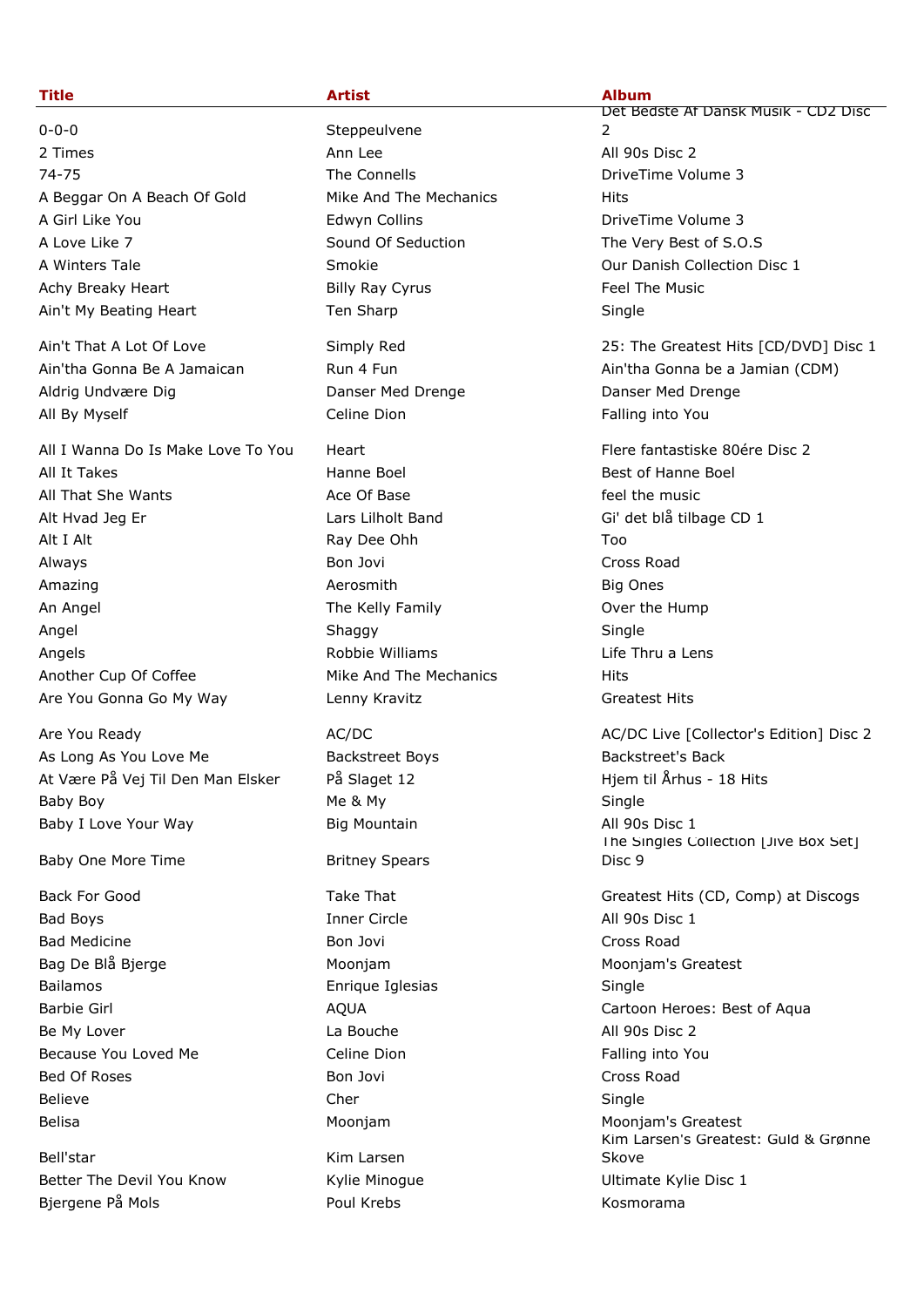Can't Stop This Thing We Have Started Bryan Adams So Far So Good Caravan Of Love **Sound Of Seduction** The Very Best of S.O.S Carrying A Torch Tom Jones Carrying a Torch Tom Jones Carrying a Torch Carrying a Torch

Change The World **Example 2** Eric Clapton Coco Jambo Mr. President All 90s Disc 1

Constant Craving The Constant Craving Constant Craving Constant Craving A.D. Lang Constant Craving 3 Cool Corona [Radio Version] Nice Device Number 2012 Single

Cose Della Vita Eros Ramazzotti/Tina Turner All the Best Disc 2 Cotton Eye Joe **Cotton Eye Joe Cream Of Summer** Rednex **Cream Of Summer** Could It Be Magic (Radio Rapino Couldn't Say Goodbye Tom Jones Tom Jones Carrying a Torch Crazy **Aerosmith** Big Ones **Aerosmith** Big Ones Crazy Seal Hits Cryin' Aerosmith Big Ones Cuts Like A Knife **Bryan Adams** Bryan Adams So Far So Good Danas Have **Kim Larsen & Bellami** Wisdom is sexy Dance Into The Light **Phil Collins** Phil Collins **Phil Collins** Hits

Dangerous Roxette Dansen Går Lars Lilholt Band Kontakt Danser Med Grise Shubidua Shu-bi-dua 13 Daydream Believer **Nice Little Penguins** Hits, News & Live

Daysleeper R.E.M. De Dage Vi Får Solle i Banser med drenge Så længe vi er her bere stattet Danser med drenge Så længe vi er her De Fortabtes Avenue The Richards Kim Larsen & Bellami The Theorem Kielgasten Dear Jessie and Single Single Single Rollergirl Single Single Den Lilla Söta Hünden Shubidua Shu-bi-dua 13 Den Lille Løgn Sanne Salomonsen The Hits

Black Or White Michael Jackson Blaze Of Glory Bon Jovi Cross Road

Bonsoir Madame **Big Fat Snake Big Fat Snake** recycled - disc 2 Bring Back Superman **Cruzential** Kashmir Cruzential Cruzential Brug dit hjerte som telefon **Paprika Steen & Martin Brygman** Hannibal & Jerry C.L.A.P. Your Hands (Original) Sound of Seduction The Very Best of S.O.S Cafe Måneskin Lars Lilholt Band Gi' det blå tilbage CD 1 Califonication The Red Hot Chili Peppers single Can I Touch You...There? The Ultimate Collection - CD 1

HIStory: Past, Present and Future, Book I Disc 1 Blå Sko Kim Larsen Kim Larsen & Kjukken

Bonny **AC/DC** AC/DC AC/DC AC/DC AC/DC AC/DC AC/DC Live [Collector's Edition] Disc 2

Clapton Chronicles: The Best of Eric Clapton [Australia Bonus Tracks]

Come On Over **Shania Twain Come On Over - International Version** Come On Over - International Version

Copenhagen Streetlight Baal Baal Alle Tiders Danske Hits vol 1 - CD 01

Version) Take That Greatest Hits (CD, Comp) at Discogs Greatest Hits (CD, Comp) at Discogs

A Collection of Roxette Hits: Their 20 Greatest Songs! [CD/DVD] Disc 1 Danske Sild **Shubidua** Shubidua **Shubidua** Femten skarpe skud In Time: The Best of R.E.M. 1988-2003 [CD & DVD] Disc 1 De Elskende Lis Sørensen Allerstorste Sange Disc 2 Den Største Sorg North Kim Larsen Mannes Hvem Kan Sige Nej Til en Engel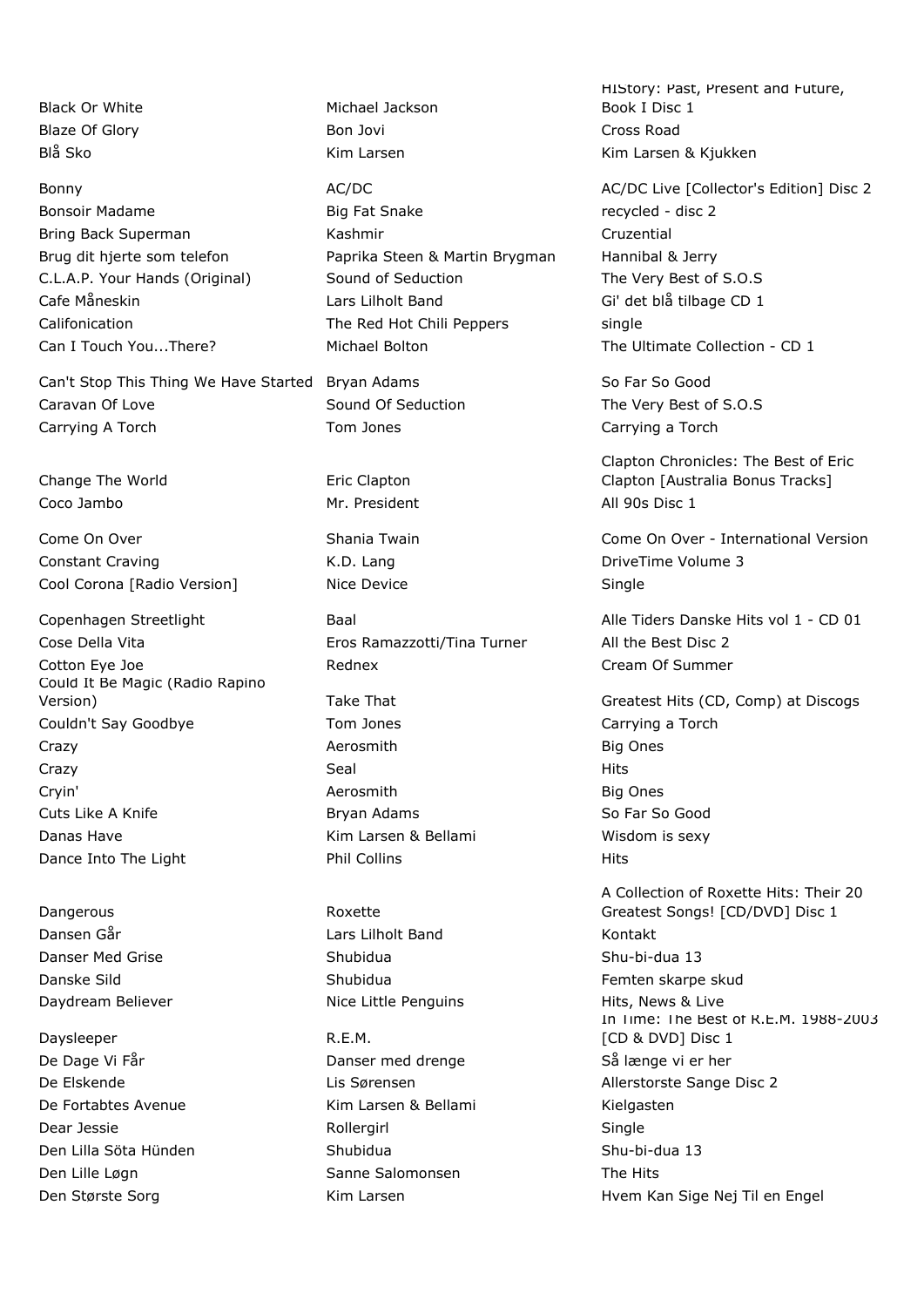Dengang Da Jeg Var Lille Kim Larsen & Bellami Kielgasten Der Er Altid Noget At Gøre For En Husmor Venter På Far Vupti Det Du Gør På Slaget 12 Hjem til Århus - 18 Hits Det' Lige Det North Controller and Diskofil Plagiat Plagiat Plagiat

Didn't We Almost Have It All Whitney Houston Dig Og Mig Single Single Single Single Single Single Single Single Single Single Single Discothèque [New Mix] U2 The Best of 1990-2000 Disko Tango Diskofil Happy Summer Hits Disc 2 Do I Have to Say the Words? Bryan Adams So Far So Good Do You Know **Enrique Iglesias** DO YOU KNOW ? Doctor Jones **AQUA** AQUA Cartoon Heroes: Best of Aqua

Dolphin girl Sko/Torp Don't Break My Heart Tonight Thomas Helmig Wanted Don't Go (Tee's Freeze Mix) Yazoo Single Don't Know Much About Love Hanne Boel Name Soul Rinda Soul Don't Leave Tonight Thomas Helmig Wanted Don't Let Me Down The Sandmen Sleepyhead

Don't Let The Sun Go Down On Me George Michael Don't Look Any Further [M People Master Edition] Meople Meople Single Don't Look Back In Anger **Oasis** Oasis **Container Containers (What's The Story)Morning Glory** Don't Speak [Album Version] No Doubt Single

Don't Stop Status Quo Don't Talk About It **Big Fat Snake** Big Fat Snake Recycled Disc 1 Don't Want You Back **Backstreet Boys** Backstreet Boys **Millennium** Don't You Want Me Felix All 90s Disc 2 Doodah The Cartoons Toonage Doubleback ZZ Top Greatest Hits Dove C'E Musica **Eros Ramazzotti** Eros Ramazzotti Single Dream A Little Dream The Beautiful South The Ultimate Film Hits Dream Lover **Mariah Carey** Mariah Carey **Music Box** Music Box

# Dressed For Success **Roxette**

Drømmen Om At Blive Til Noget Stort Danser Med Drenge New Danser Med Drenge Dub-I-Dub (Radio Mix) Me & My Single

Echoes Maggie Reilly Efterår Ray Dee Ohh Too Empty House **Big Fat Snake** Big Fat Snake Recycled Disc 1 Enter Sandman and Metallica and Metallica and Metallica En-To-Tre-Fireogtyv Lars Lilholt Band Gi det blå tilbage Er Der Nogen I Himlen Danser Med Drenge Så længe vi er her Er Vi I Live - Eller Hva? Gnags Gnags Greatest Even Better Than the Real Thing U2 U2 The Best of 1990-2000

Earth Song **Michael Jackson** 

Whitney Houston The Ultimate Collection The very best of Sko/Torp glorius Days Disc 3 Ladies & Gentlemen - The Best Of George Michael Whatever You Want: The Best of Status Quo Disc 2 Dooh Dooh **Barcode Brothers** Alle tiders danske hits 1 Disc 3

A Collection of Roxette Hits: Their 20 Greatest Songs! [CD/DVD] Disc 1

HIStory: Past, Present and Future, Book I Disc 2 The Best of Maggie Reilly: There and Back Again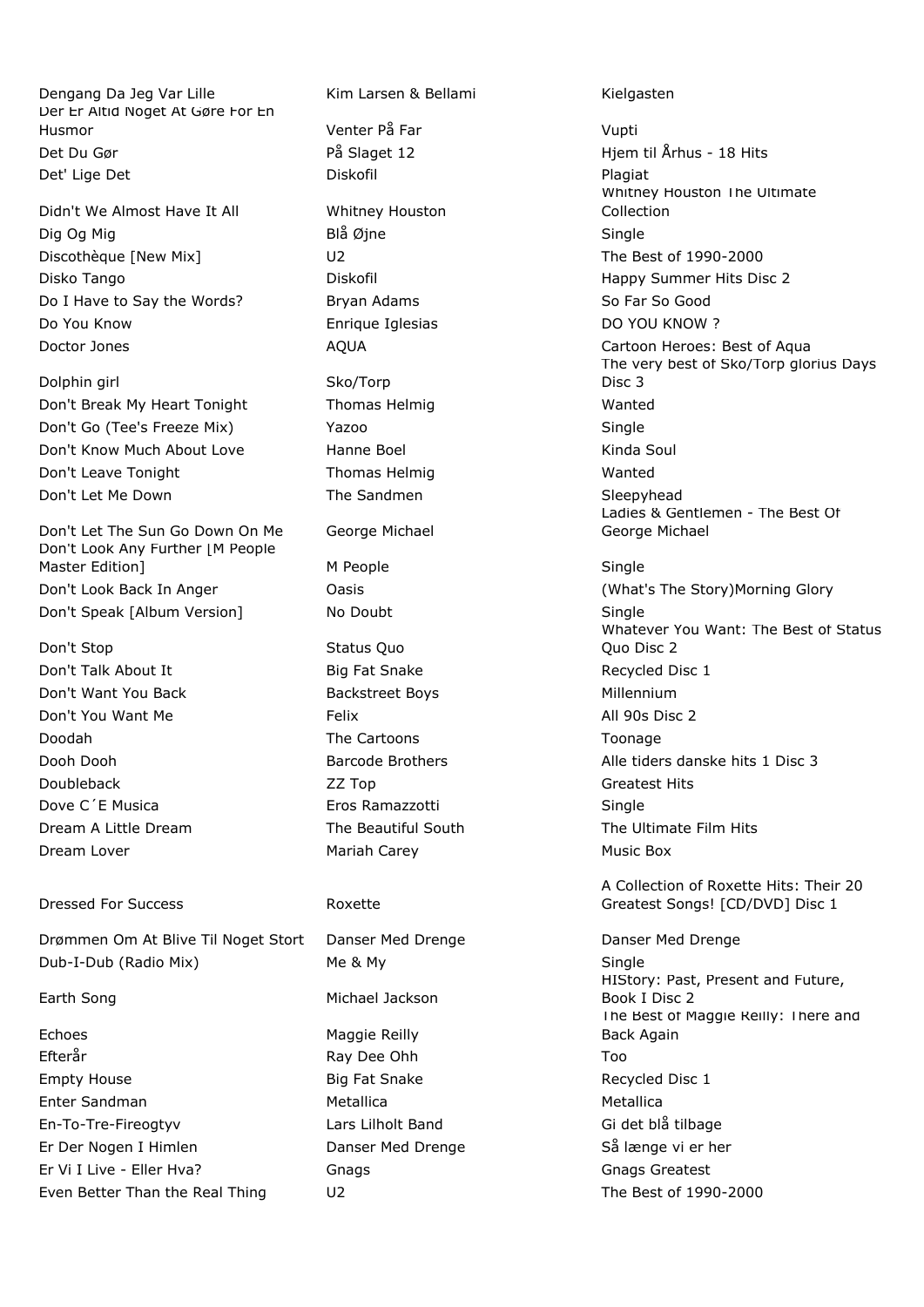Everybody Hurts **R.E.M.** Everybody(Backstreet's Back) Backstreet Boys Backstreet's Back

Everything I Do - I Do It for You Bryan Adams So Far So Good Everytime We Touch Maggie Reilly Pop Music 1991-92 Disc 2

Exhale (Shoop Shoop) Whitney Houston

Fading Like A Flower (Every Time You Leave) **Roxette** Fading Like A Flower (Radio Edit) Dancing Dj's Feat. Roxette Now Dance 2005

Familiar Roads Sko/Torp Familien Kom Til Kaffe Shubidua Shu-bi-dua 13 Fandens Fiol Lars Lilholt Band Kontakt

Fed Lykke Thomas Helmig Fem Frikadeller North Louis (Diskofil North Louis Cansant Female Voice **Big Fat Snake** Recycled Disc 1 Fight For You Love **Big Fat Snake** Recycled Disc 1 Finally **Finally Ce Ce Peniston Finally Finally** 

Follow The Midnight Sun Maggie Reilly For At Tænde Lys **Lars Lilholt Band** Kontakt

Forvandling The Lis Sørensen Allerstorste Sange Disc 1 Free Ultra Naté Single Fri For At Drømme Om Dig Lis Sørensen Allerstorste Sange Disc 1

Get Outta My Dreams Get Into My Car Billy Ocean Pop Music 1987-88 Global Deejays/Technotronic All 90s Disc 3 Gi' Det Blå Tilbage CD 1 Lars Lilholt Band Gi' det blå tilbage CD 1 Gi'r Du Et Knus **Diskofil Plagiat** Plagiat Plagiat Girl You Know It's True **Milli Vanilli** Vanilli Fetenkult Disco 80

Fastlove **George Michael** 

Flames **Big Fat Snake** Recycled Disc 1 Flower Child **Thomas Helmig** Wanted Wanted Flying **Nice Little Penguins** Hits, News & Live **Hits**, News & Live Flying (Live Version) The Busker Band Flying [Single] Flying (Live) **Nice Little Penguins** Hits, News & Live Flyvere I Natten Kim Larsen & Bellami Kielgasten Kielgasten Kielgasten Kielgasten Kielgasten Kielgasten Kielgasten Kielgasten Kielgasten Kielgasten Kielgasten Kielgasten Kielgasten Kielgasten Kielgasten Kielgasten Kielgast

Fun, Fun, Fun Status Quo/The Beach Boys Gennem Ild Og Vand **Mooniam** Moonjam Moonjam Moonjam Moonjam's Greatest

Everybody **Exerybody DJ Bobo DJ Bobo** Happy Summer Hits Disc 2 In Time: The Best of R.E.M. 1988-2003 [CD & DVD] Disc 1

Everything Changes Take That Greatest Hits (CD, Comp) at Discogs Whitney Houston The Ultimate Collection

> A Collection of Roxette Hits: Their 20 Greatest Songs! [CD/DVD] Disc 1

Fairground **Example 25: The Greatest Hits [CD/DVD]** Disc 2 Falling into You **Falling into You** Celine Dion Falling into You The very best of Sko/Torp glorius Days Disc 3 Ladies & Gentlemen - The Best Of George Michael Årene Går (De Største Af De Første) (CD, Album) at Discogs Feel So Right **Cut'n Move Cution** Cutton Account **Peace, love & harmony** 

Fire Your Guns **AC/DC** AC/DC AC/DC AC/DC AC/DC Live [Collector's Edition] Disc 1 The Best of Maggie Reilly: There and Back Again

For Your Babies Simply Red 25: The Greatest Hits [CD/DVD] Disc 1 From A Distance The Cliff Richard The danish collection Disc 2 Whatever You Want: The Best of Status Quo Disc 2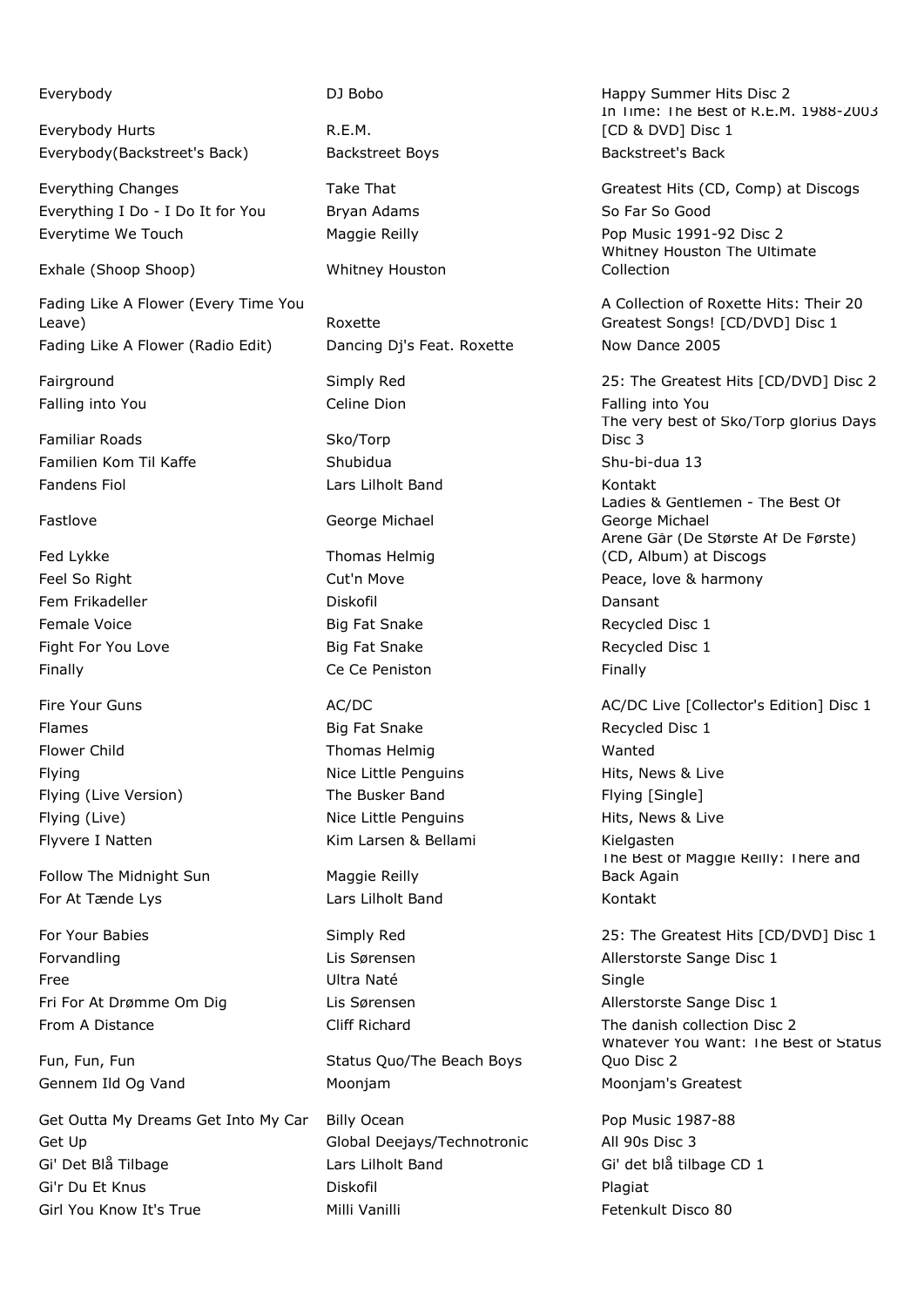Giv Mig Din Mund Thomas Helmig Give It Up **Cut'n Move Cution** Move **Peace, love & harmony** Goldeneye **Tima Turner** The Turner All the Best Disc 1 Gonna Make You Sweat **C&C Music Factory C&C Music Factory** Good Times **Thomas Helmig Wanted** Wanted Goodbye Yesterday's Heartache Smokie Smokie Controllection Disc 1 Gotta Get Away From You **Thomas Helmig** Thomas Helmig Wanted

Greatest Love Of All Whitney Houston Grib Chancen Danser Med Drenge Danser Med Drenge Griseriet På Bounty The Madsen Madsen Madsen Madsens Største Disc 2 Groovy Day **Thomas Helmig** Wanted Gudenåen Communication Lars Lilholt Band Gi' det blå tilbage CD 1 Gypsy Woman Crystal Waters **All 90s Disc 2** Halleluja Lars Lilholt Band Kontakt Han Får For Lidt **Guide External Formula** Østkyst Hustlers **Fuld af løgn** Har Denne Vej Et Hjerte Lars Lilholt Band Gi' det blå tilbage CD2 Harambee Bamse 15 Stræke På Stribe Hasta Manana **Army Of Lovers** Feel the music Hazard Richard Marx Greatest Hits

Heal The World **Michael Jackson** Heat Of The Night **Bryan Adams** Bryan Adams So Far So Good Heaven **Bryan Adams** So Far So Good **Bryan Adams** So Far So Good Held Og Lykke Lars Lilholt Band Kontakt Hero Mariah Carey Music Box Higher State Of Consciousness Mink Mink All 90s Disc 3 Highland One More Time Mr. Music Plus 12 Highland Fling (Blended radio mix) Infernal Highland Highland Fling Single Highwayman (Album Version) Johnny Cash The Essential Johnny Cash Himlen Venter The Staget 12 Himlen Venter 18 Hits Christian På Slaget 12 Himlen Venter 18 Hits Hit Me **Big Fat Snake** Recycled Disc 1 Hjem Til Jul Kim Larsen & Bellami Wisdom is sexy Hold Me, Thrill Me, Kiss Me, Kill Me U2 The Best of 1990-2000 Hold On Jamie Walters Jamie Walters Hooked On A Feeling The Songs from Ally McBeal Vonda Shepard Songs from Ally McBeal Hope Of Deliverance **Paul McCartney Paul McCartney Paul McCartney** Off The Ground Horny '98 **Hot 'N' Juicy/Mousse T** All 90s Disc 2 How Can We Be Lovers Michael Bolton The Ultimate Collection - CD 1

How Do You Do! Roxette How Do You Talk To An Angel The Heights Single Hula - Hula - Baby Bamse 15 Stræke På Stribe Hustlerstil **Manufathers** Østkyst Hustlers **Fuld af løgn** Hvidsten Kro **Charlace CD** 1 Lars Lilholt Band Gi' det blå tilbage CD 1 Hvor Længe Vil Du Ydmyge Dig? Danser Med Drenge Danser Med Drenge Hvor Skal Vi Sove I Nat The Research Diskofil Plagiat Plagiat

Grease Megamix Olivia Newton-John & John Travolta Definitive Collection

Årene Går (De Største Af De Første) (CD, Album) at Discogs Whitney Houston The Ultimate Collection HIStory: Past, Present and Future, Book I Disc 1

How Deep Is Your Love Take That Greatest Hits (CD, Comp) at Discogs

A Collection of Roxette Hits: Their 20 Greatest Songs! [CD/DVD] Disc 1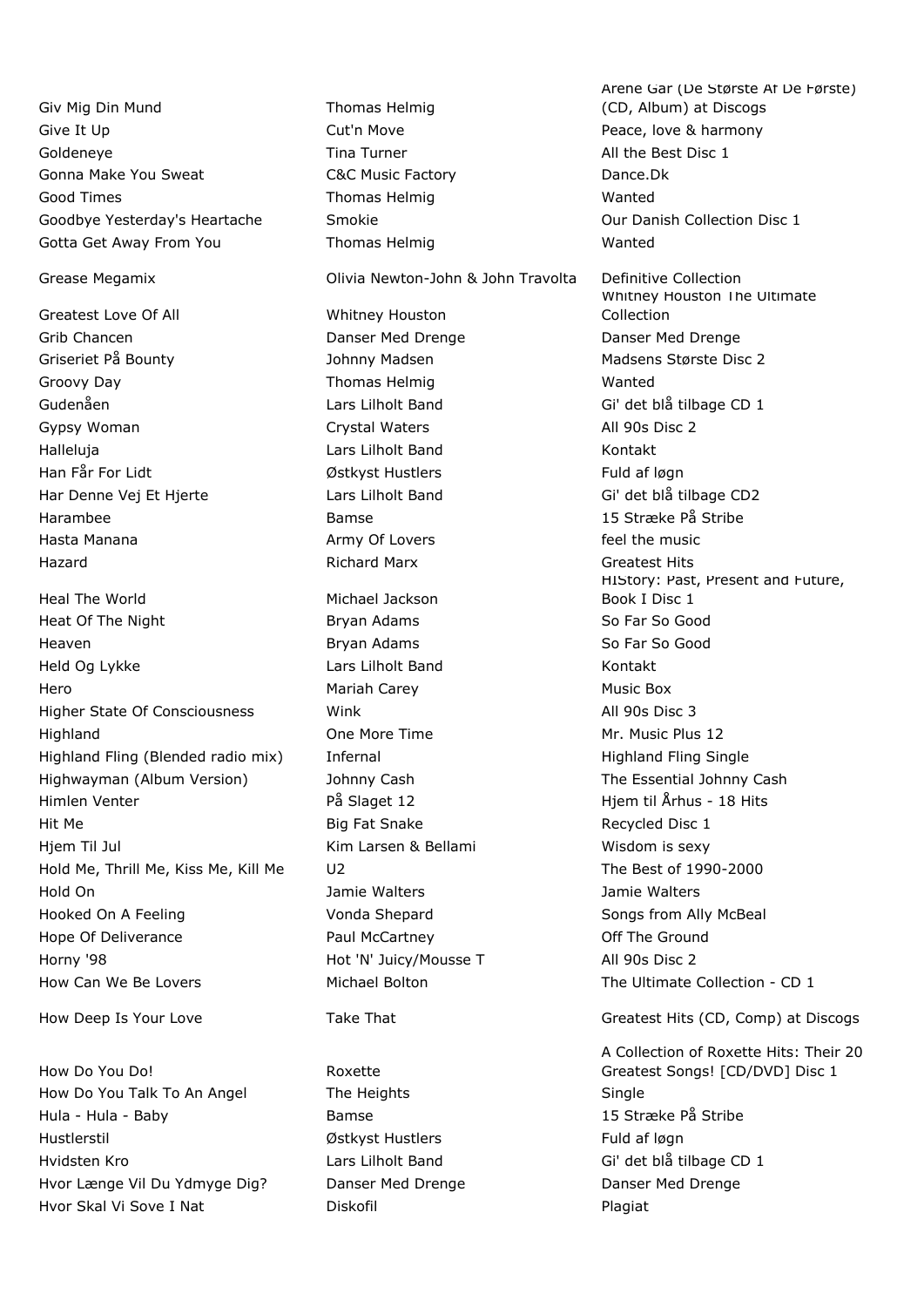I Ain't Got Too Many Problems Sko/Torp I Believe I Can Fly Single New York R. Kelly Single Single I Can Hear Your Heartbeat Mirah Mirah Medley remix af danske hits I Can't Help Myself The Kelly Family Single I Can't Dance **Genesis** Genesis Turn It On Again

I Can't Help (Falling In Love With You) UB 40 Breakfast in Bed I Can't Stand It **Twenty 4 Seven** Sunshine Dance 2 I Don't Like Reggae The French Connection Single I Don't Wanna Fight Tina Turner Tina Turner All the Best Disc 1 I Don't Want To Miss A Thing Aerosmith Aerosmith I En Sommernat and Lars Lilholt Band Gi' det blå tilbage CD 1 I Got You (I Feel Good) Remix James Brown v. Dakeyne feel the music I Kongens Have 15 Stribe 15 Stræke På Stribe 15 Stræke På Stribe 15 Stræke På Stribe 15 Str I Like It **Enrique Iglesias** Euphoria I Like To Move It **Reel 2 Real All 90s Disc 2** I Love Rock'n roll **Diskofil** Diskofil Dansant I Love Your Smile **Shanice** Shanice **Shanice** The Ultimate Summer Party Disc 2 I Need A Miracle **Coco Star All 90s Disc 3** I Started A Joke **Chilly White & Kenny Peach** Honkies Pon the Case I Wanna Make Love To You **Hanne Boel** Boel **Best of Hanne Boel** Best of Hanne Boel I Want It That Way **Backstreet Boys Millennium** 

I Will Always Love You Whitney Houston I Wonder Why **Curtis Stigers** Curtis Stigers The Best Of Curtis Stigers I Won't Let The Sun Go Down On Me (98 Remix) Nik Kershaw Greatest Hits Ice Ice Baby **Vanilla Ice** To The Extreme I'd Do Anything For Love (But I Won't Do That) **Meat Loaf** Single

If I Only Knew Tom Jones Single If She Knew What She Wants Bangles **Bangles** Super Hits If That's What It Takes Celine Dion Communication Falling into You Iko Iko Goombay Dance Band Caribbean Beach Party

I'm Every Woman Whitney Houston I'm Too Sexy **All 90s Disc 1** Right Said Fred All 90s Disc 1

I'm Your Baby Tonight Whitney Houston Inderst Inde Søs Fenger Gamle Flammer Informer Snow Single Ingen Som Dig 15 Stræke På Stribe Into Your Eyes Thomas Helmig Wanted Ironic Alanis Morissette Jagged Little Pill

Hør suset North Communist Communist Poul Krebs North Communist Communist Communist Communist Communist Communist Communist Communist Communist Communist Communist Communist Communist Communist Communist Communist Communist

Høstfesten Lars Lilholt Band Gi' det blå tilbage CD2 The very best of SKO/TORP, Glorious Days Disc 2

> Whitney Houston The Ultimate Collection

If I Let You Go [Edit] The Unbreakable, Vol. 1: The Greatest Hits I'm Alive **The Ultimate Summer Party Disc 2** Cut'n Move **The Ultimate Summer Party Disc 2** Whitney Houston The Ultimate Collection I'm Gonna Be Around Michael Learns To Rock Best of Michael Learns to Rock I'm Outta Love **Anastacia** Anastacia I'm Outta Love [Epic CD] Whitney Houston The Ultimate Collection In The Summertime The Shaggy Shaggy The Ultimate Summer Party Disc 1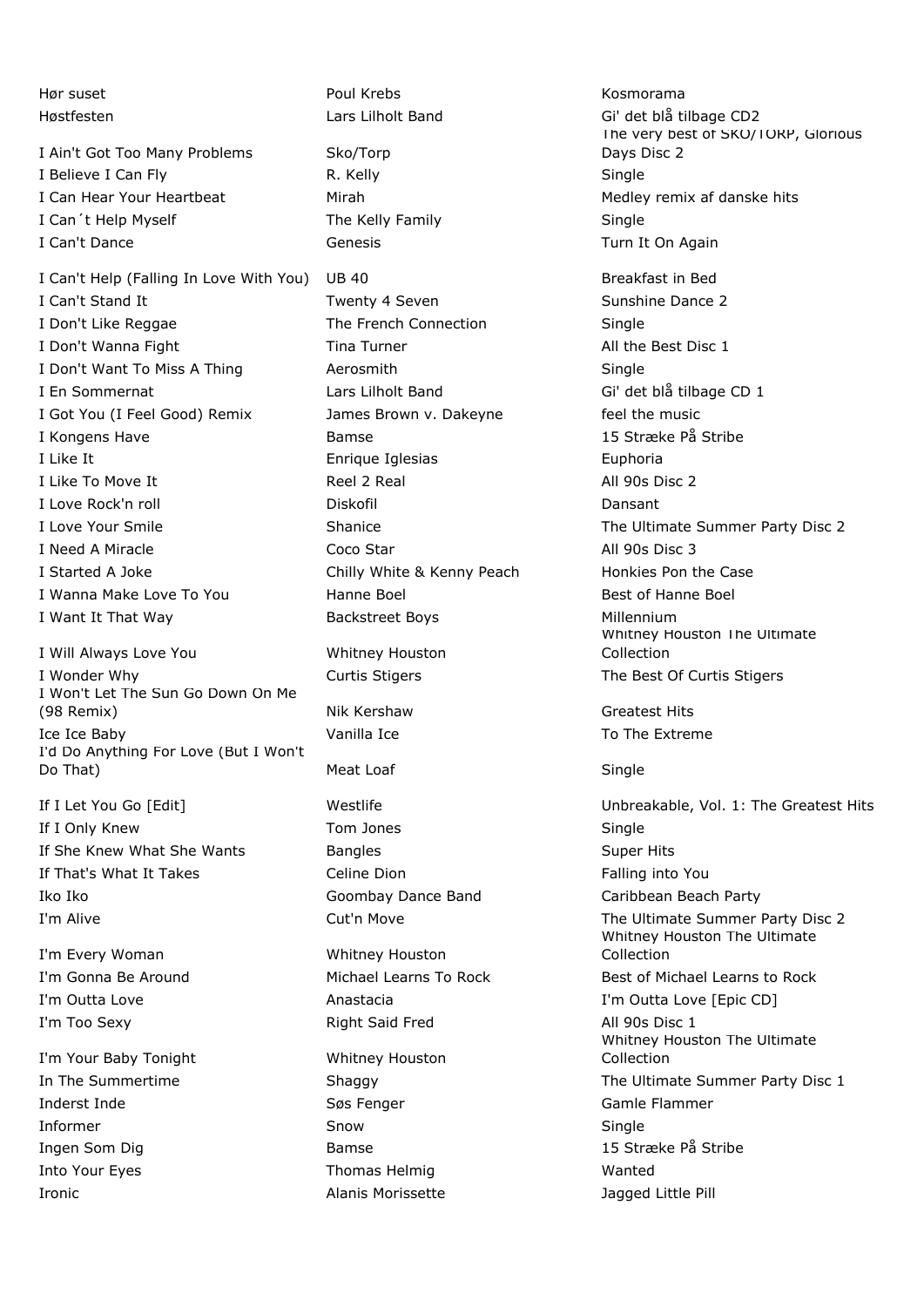It Must Have Been Love **Roxette** 

It's All Coming Back To Me Now Celine Dion Falling into You It's Like That (Drop The Break) Run-D.M.C. vs. Jason Nevins Single It's My Life **Dr. Alban** Dr. Alban Pop Music 1991-91 I've Been Thinking About You Londonbeat All 90s Disc 1 Jeg Elsker Dig Som Vinden Blæser På Slaget 12 Hjem til Århus - 18 Hits Jeg Hader Susanne Souvenirs Souvenirs Souvenirs Villa Danmark Jeg Vil Ha Dig TV 2 TV 2 Greatest (De Unge År) - disc 1 Jeg Vil I Seng Med De Fleste Det Brune Punktum The Pink Album Jeg Vil La' Lyset Brænde **Ray Dee Ohh Too Ray Dee Ohh** Jeg Vil Være Stjerne Lars Lilholt Band Gi' det blå tilbage CD2 Jens Langkniv Lars Lilholt Band Kontakt

Jesus To A Child George Michael Jim & Joe **Madsen** Johnny Madsen Madsen Madsens Største Disc 2 Johnny Han Var Lige Ved At Blive Sindsyg **Communist Communist Communist Communist Communist Communist Communist Communist Communist Communist Communist Communist Communist Communist Communist Communist Communist Communist Communist Communist Communist Com** Johnny The Blues **Mathem Madsen** Johnny Madsen Madsens Største Disc 2 Johnny Vær Go' Sand Hohnny Madsen Madsen Madsens Største Disc 2

Joyride Roxette

Killer-Papa Was Rollin' Stone George Michael King Of My Castle **Wamdue Projekt** Dance.Dk Kiss From A Rose Seal Seal Niss From A Rose Seal All the Seal Hits Kiss Kiss Holly Valance Kiss Kiss Kiss Me **Sixpence Non The Richer** Lovesongs Top 100 Kiss Of Life Secretary Materials (Size Isn't Everything Size Isn't Everything Size Isn't Everything Knockin' On Heavens Door Gun's N' Roses Greatest Hits Greatest Hits Kolde Hjerter The Collection Control Danser Med Drenge Collection Danser Med Drenge Danser Med Drenge Kong Pukkelrygs Land **Lars Lilholt Band** Gi' det blå tilbage CD 1 Kys Mig Godnat Ray Dee Ohh Too Kære Lone Controller Shubidua Shu-bi-dua 13

Kære Maskine Thomas Helmig La Cucamarcha **TNN** TNN Cream Of Summer Larger Than Life **Backstreet Boys** Backstreet Boys **Millennium** Leave Virginia Alone **Rod Stewart** Along Spanner in the Works

Kald Det Kærlighed **Lars Lilholt Band** Kontakt Kalinka **Infernal** Infernal Charles Kalinka Singel Keep The Faith **Bon Jovi Cross Road** Cross Road Cross Road Cross Road Cross Road Cross Road Cross Road Cross Road Kids Wanna Rock **Bryan Adams** Bryan Adams So Far So Good Kielgasten Kim Larsen & Bellami Kielgasten Kielgasten Kielgasten Kielgasten Kielgasten Kielgasten Kielgasten Kielgasten Kielgasten Kielgasten Kielgasten Kielgasten Kielgasten Kielgasten Kielgasten Kielgasten Kielgasten Kie Killer Adamski Dance.Dk

A Collection of Roxette Hits: Their 20 Greatest Songs! [CD/DVD] Disc 1

It Only Takes A Minute Take That Take That Greatest Hits (CD, Comp) at Discogs Ladies & Gentlemen - The Best Of George Michael

A Collection of Roxette Hits: Their 20 Greatest Songs! [CD/DVD] Disc 1 Justify My Love **Madonna** Madonna The Immaculate Collection Jyllingevej Kim Larsen Kim Larsen & Kjukken Ladies & Gentlemen - The Best Of George Michael Kys Det Nu Communication Communication Communication Communication Createst (De Unge År) - disc 1 Årene Går (De Største Af De Første) (CD, Album) at Discogs Lady Luck **Rod Stewart** Charles Assembly Charles Advantagement in the Works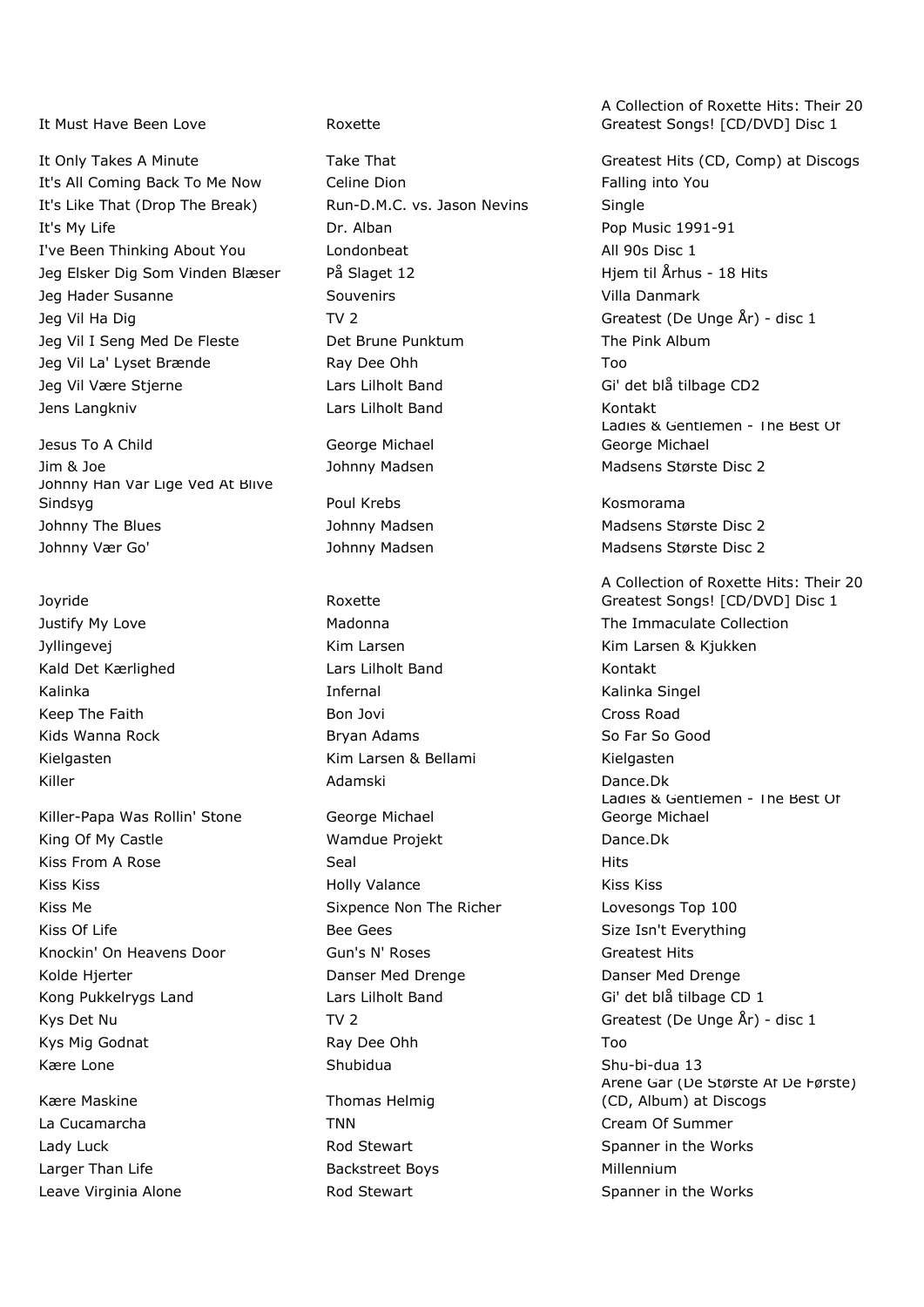Lemon Tree **Fools Garden Fools Garden Dish of the Day** Let Me Entertain You **Robbie Williams** Life Thru a Lens Let's Get Loud Jennifer Lopez Single Let's Talk About Sex **Salt'n Pepa** Salt'n Pepa Blacks's Magic Life Is A Highway **Tom Cochrane** Mad Mad World Mad World Light In Your Heart **Hanne Boel** Hanne Boel **Best of Hanne Boel** 

Listen To Your Heart **Roxette** Long leg Sally **Sleepyhead** The Sandmen Sleepyhead Sleepyhead

Losing My Religion **R.E.M.** Love Is All Around The Ultimate Film Hits Wet Wet Wet Wet The Ultimate Film Hits Love The One You're With **Ray Dee Ohh Too** Loverboy **Example 2** Billy Ocean The Ultimate Collection Læn Dig Tilbage The Danser Med Drenge Så længe vi er her Macarena **Macarena** Los Del Rio Mr Music Hits 6 1996 Magerina Diskofil Dansant Magic Carpet Ride **Mighty Dub Katz** All 90s Disc 3 Magnificent Magnificent COV COVERNISHED U2 No Line In The Horizon Mallebrok Lars Lilholt Band Gi' det blå tilbage CD2

Man On The Moon New York R.E.M.

Man! I Feel Like A Woman! Shania Twain Come On Over - International Version María **Martin Single Single** Ricky Martin Single Single Mig Og Mine Venner Bamses Venner Levende lys Mikkel Han Var Død (Live) Lars Lilholt Band Gi' det blå tilbage CD2 Min Piges Slikkepind Shubidua Shu-bi-dua 13 Miss Sarajevo U2/Luciano Pavarotti The Best of 1990-2000 Missing You **Tina Turner** All the Best Disc 1 Missing You [Todd Terry Remix] Everything But the Girl All 90s Disc 2 MMMBop **Hanson** Hanson MMMBop [US Single #1] Mom in Love & Daddy in Space Kashmir The Good Life Mona Lisa **Magnetic Største Disc 2** Johnny Madsen Magnetic Magnetic Disc 2

More Than Words **Extreme** Extreme Squash Hits Squash Hits Morrison, Dylan og Elvis **Northerman Smån sensationer** Poul Krebs Smån sensationer Mos På Din Gravsten Shubidua Shu-bi-dua 13 Moving On Up M Not also M People November 2012 Dance.Dk Mr. Vain Culture Beat Dance.Dk Muzaik [Radio Mix] **Infernal** Single Single Single

My Father's Eyes **Example 20 Find Clapton** 

A Collection of Roxette Hits: Their 20 Greatest Songs! [CD/DVD] Disc 1 Liv Efter Liv Controller Lars Lilholt Band Gi' det blå tilbage CD 1 Livin' La Vida Loca Ricky Martin Best of Ricky Martin [Sony 2001] Losers Game Sko/Torp Sko/Torp Alle Tiders Danske Hits 1 - CD 2 In Time: The Best of R.E.M. 1988-2003 [CD & DVD] Disc 1 Love Is A Wonderful Thing The Bolton Michael Bolton The Best Of Michael Bolton Cover The Best Of Michael Bolton Mambo No. 5 **Mambo No. 5** Lou Bega Mambo No. 5 [CD/Vinyl Single] Mamma Mia **Mamma Mia A Teens** A Teens Mamma Mia [CD5/Cassette Single] In Time: The Best of R.E.M. 1988-2003 [CD & DVD] Disc 1

Marina Marina Chico & The Gypsies The Ultimate Summer Party Disc 2

Moneytalks **AC/DC** AC/DC AC/DC AC/DC AC/DC AC/DC Live [Collector's Edition] Disc 1

Clapton Chronicles: The Best of Eric Clapton [Australia Bonus Tracks]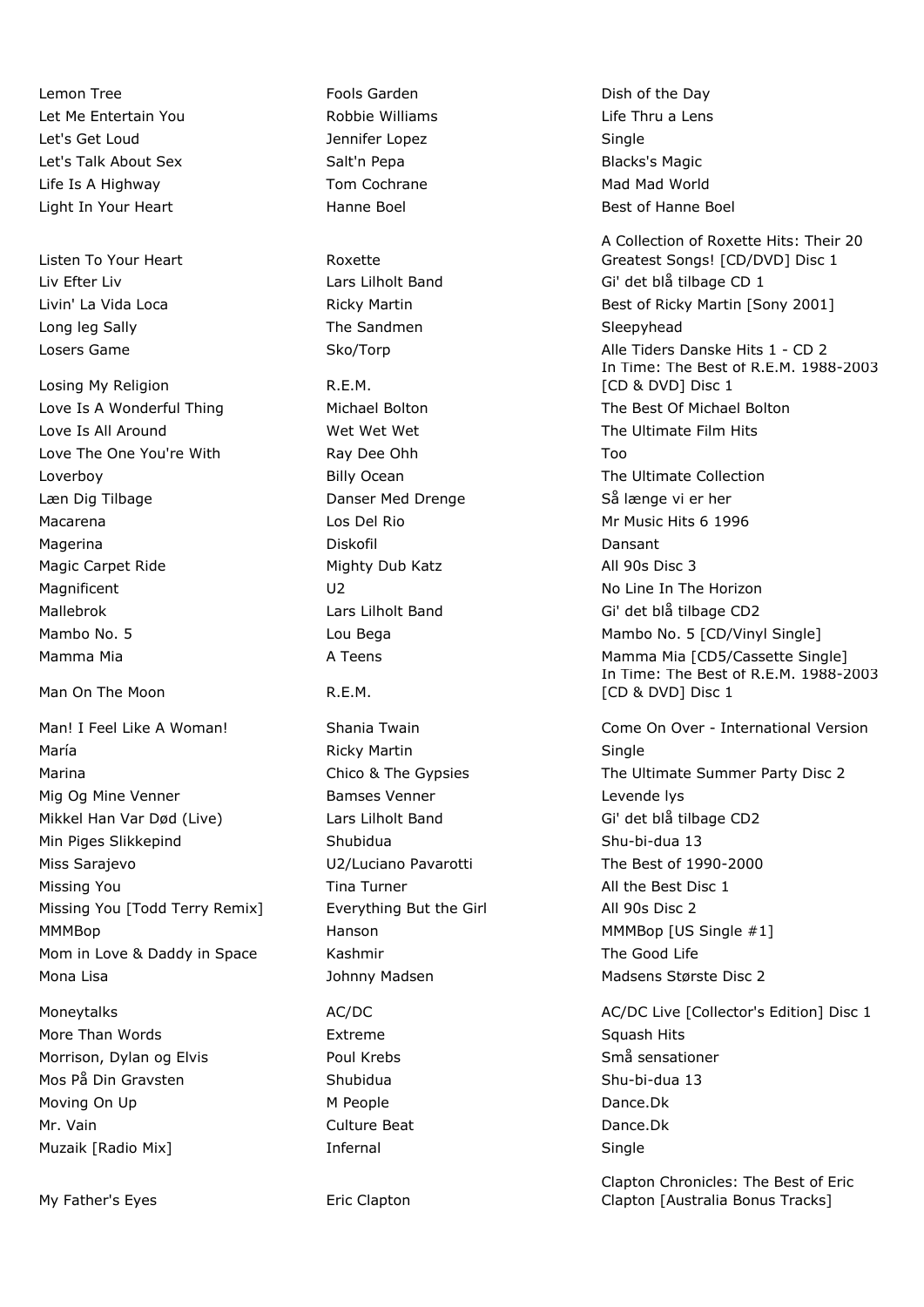My Heart Will Go On (Love Theme From Titanic) Celine Dion My Kindred Spirit **Hanne Boel** Hanne Boel Best of Hanne Boel

My Love Is Your Love Whitney Houston My Name Is Eminem Curtain Call: The Hits Mysterious Girl **Peter André** Communister André Single Nat i Oslo Poul Krebs Små sensationer Nattegn Johnny Madsen Madsen Madsens Største Disc 2 Ned Til Mormor Souvenirs Villa Danmark No Limit 2 Unlimited Dance.Dk No Love At All **Hanne Boel** Hanne Boel **Best of Hanne Boel** Best of Hanne Boel No Matter What **Boyzone Single** Single No Matter What You Do Olivia Newton John Single No Peace Like In Heaven **Big Fat Snake** Fat Snake recycled - disc 2 Nothing Else Matters **Metallica** Metallica Metallica Metallica Now That We Found Love **Heavy D & The Boys** Dance.Dk Nu Gynger Jeg I Regnbuen Skipper & Co 16 Gyldne Hits Når Du Engang Kommer Hjem Lis Sørensen Marian Allerstorste Sange Disc 2 Ode to My Family **The Cranberries** The Cranberries No Need to Argue Ofelia Lars Lilholt Band Gi' det blå tilbage CD 1 Ok Fred Chilly White & Kenny Peach Honkies Pon the Case Old Before I Die Robbie Williams Life Thru a Lens

On A Long Lonely Night (Live) Sko/Torp One **Backstreet Boys** Backstreet Boys **Millennium** One Heart **Celine Dion** Celine Dion Single

One Moment In Time Whitney Houston Onkel Christian and Lars Lilholt Band Gi' det blå tilbage CD 1 Open Sesame **Leila K.** All 90s Disc 2 Over My Shoulder **Mike And The Mechanics** Hits Pandora's Box **OMD** OMD The OMD Singles Paying The Price Of Love **Bee Gees** Beer Size Isn't Everything Peace Love & Harmony **Cut'n Move Peace, love & harmony** Penge Ind På Torsdag **Full af løgn var Mostkyst Hustlers** Full af løgn Full af løgn Please Don't Talk To Jessica **Run 4 Fundament Container Hits** Happy Summer Hits Please Don't Go **Double You All 90s Disc 1** 

Please Forgive Me **Bryan Adams** Bryan Adams **So Far So Good** Please Ya Lisa New York New York 21 Zididada New York 2014 - Welcome To Zididada Polka Tæskeholdet Vi sparker røv

Pressure Down **Full House** John Farnham **Full House** Full House Pretty Fly (For A White Guy) The Offspring The Structure Americana Prinsessen Af Ålborg **Poul Krebs** Poul Krebs Små sensationer Pullover (Overdose Version) Snack Feat. Shaydie Single

My Heart Will Go On: Love Theme from Titanic Whitney Houston The Ultimate Collection My Oh My **AQUA** AQUA Cartoon Heroes: Best of Aqua Om Hundrede År Kim Larsen Hvem Kan Sige Nej Til en Engel On A Long Lonely Night Sko/Torp Sko/Torp Alle Tiders Danske Hits vol 1 - CD 01 The very best of SKO/TORP, Glorious Days Disc 2 Whitney Houston The Ultimate Collection

Please Don't Leave Me **Pretty Maids** Measurement of the Section Art and the Please Don't Leave Measurement Pretty Maids

Pray Take That Greatest Hits (CD, Comp) at Discogs Greatest Hits (CD, Comp) at Discogs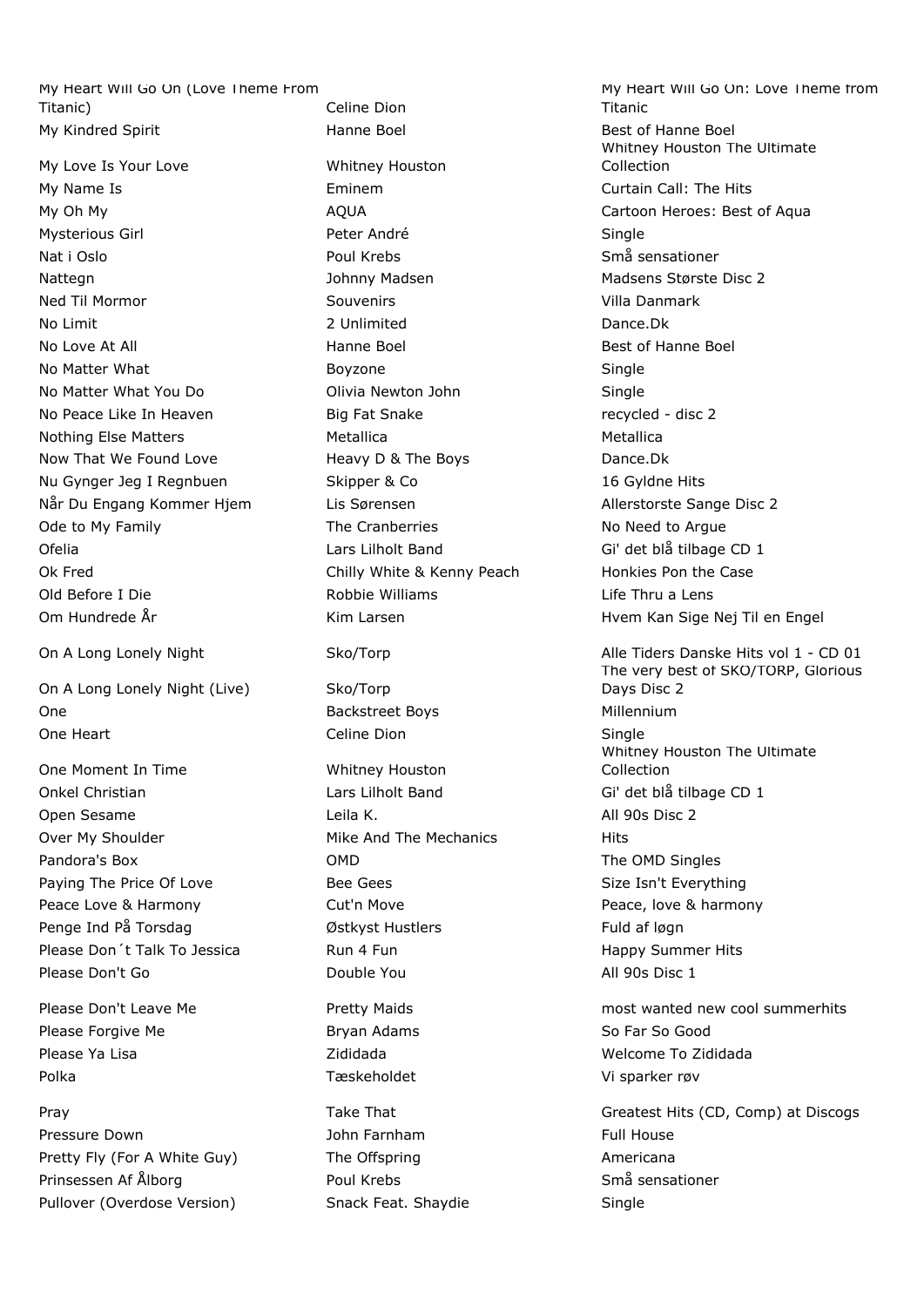Push The Feeling On **Nightcrawlers** All 90s Disc 3 Quanto Amore Sei Eros Ramazzotti Single Rain Keeps On Falling Nice Little Penguins The Hits, News & Live Ready To Go **Republica** Republica Ready To Go Ready To Go Ready To Go Ready To Go Ready To Go

Remember The Time **Michael Jackson** Return Of The Mack **Mark Morrison** Mark Morrison **All 90s Disc 1** Rhythm Is A Dancer **Snap!** All 90s Disc 1 Ritmo De La Noche **Nimbus** All 90s Disc 3 River Deep Mountain High Celine Dion Falling into You

Rock You Tonight Thomas Helmig Wanted Romeo Blå Øjne Romeo (CDM) Rose-A-Lee **Smokie Collection Disc 1** Smokie **Collection Disc 1** Our Danish Collection Disc 1 Run Run Run Big Fat Snake Recycled Disc 1 Run To You **Bryan Adams** So Far So Good Bryan Adams So Far So Good Sad But True **Metallica** Metallica **Metallica** Metallica Salsa Olympia **Mooniam** Moonjam Moonjam Moonjam Moonjam's Greatest Sammen Vender Vi Strömmen Bamse 15 Stræke På Stribe Sarai Moonjam Moonjam's Greatest Saturday Night **All 90s Disc 1** Migfield All 90s Disc 1

Saving All My Love For You Whitney Houston Saviour's Day **Saviour's Day** Cliff Richard & The Shadows The danish collection Disc 2 Say You'll Be There Spice Girls Spice Girls Spice Spice Spice Spice Spice Spice Spice Scatman (Ski-Ba-Bop-Ba-Dop-Bop) Scatman John All 90s Disc 2

Se Min Dukke Kim Larsen & Bellami Kielgasten Kielgasten Searchin' My Soul **Soul** Vonda Shepard Songs from Ally McBeal Sejler Ud Lars Lilholt Band Kontakt Sejler Ud Lars Lilholt Band Gi' det blå tilbage CD 1 Self Esteem The Offspring Smash Smash Senorita Og Skæbnen Ray Dee Ohh Too Senza Una Donna **Santa Caractero State Contracter** Caractero Squash Hits Ses Vi I Slesvig and Madsen Madsen Madsen Madsens Største Disc 2 Sexchikane Shubidua Femten skarpe skud Sexy Eyes **Sexy Eyes Cream Of Summer** Whigfield **Cream Of Summer Cream Of Summer** Shaida Moonjam Moonjam's Greatest She Goes Nana The Radios Single

Pullover (Video Edit) Snack Feat. Shaydie Single Scream Janet Jackson/Michael Jackson

Reach Out I'll Be There The Michael Bolton The Ultimate Collection - CD 2 Relight My Fire Take That Take That Greatest Hits (CD, Comp) at Discogs HIStory: Past, Present and Future, Book I Disc 1 Rhythm Of My Heart **Rod Stewart** Rod Stewart Some Guys Have All The Luck Rock 'N' Roll Rodeo **Smokie Collection Disc 1** Collection Disc 1 Rock This Country **Shania Twain** Come On Over - International Version Roses Are Red **AQUA** Cartoon Heroes: Best of Aqua Whitney Houston The Ultimate Collection HIStory: Past, Present and Future, Book I Disc 2 Sex On The Beach Spankers Spankers Absolute Dance Summer 2010 Sexual Healing The Ultimate Collection - CD 2 She Rides Wild Horses Smokie Smokie Collection Disc 1 Shit Shit TV 2 Greatest (De Unge  $\hat{A}$ r) - disc 1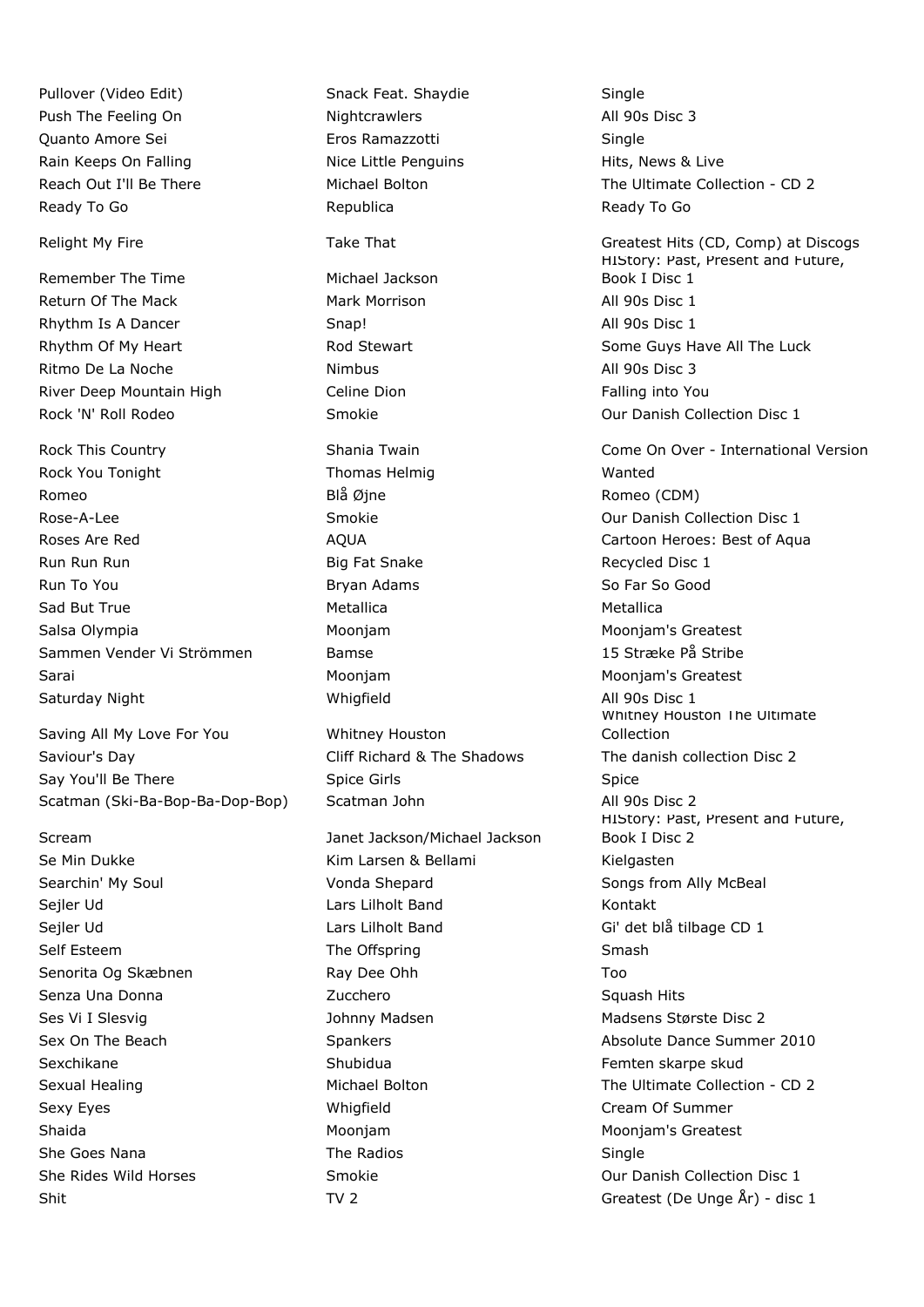Sleeping In My Car **Roxette** Sleeping Satellite Tasmin Archer Tasmin Archer DriveTime Volume 3

Something Happened On The Way To Heaven **Phil Collins Hits** Sommer I Det Fri **Example 2** På Slaget 12 Hjem til Århus - 18 Hits Sommerens Sidste Sang Bamse 15 Stræke På Stribe Son Of A Preacherman 
Best of Hanne Boel and Boel and Boel and Best of Hanne Boel Songs In My Head **Big Fat Snake** Fat Snake recycled - disc 2

Sorti de l'enfer [Single malt radio mix] Infernal Sorti de l'enfernal Single Spanish Eyes/Lola, Lola **Ricky Martin Best of Ricky Martin [Sony 2001**]

Spending My Time **Roxette** 

Spinning The Wheel George Michael Stand Cruzential Cruzential Cruzential Cruzential Cruzential

Star People **George Michael** Staring At The Sun [New Mix] U2 U2 The Best of 1990-2000

Start Me Up **Salt'n Pepa** Salt'n Pepa **Feel the music** Start Me Up Starting All Over Again **Hanne Boel** Hanne Boel Best of Hanne Boel Still Got The Blues **Gary Moore** Gary Moore The Best Of The Blues

Show Me Love **Robin S** Robin S **Dance.Dk Dance.Dk** Sidste Time The Ultimate Film Hits Søs Fenger The Ultimate Film Hits Simple Things Joe Cocker Joe Cocker - Greatest Hits Since I Don't Have You **Gun's N' Roses** Greatest Hits Greatest Hits Sing Hallelujah Dr. Alban/Yamboo All 90s Disc 3 Sing Hallelujah Dr. Alban Dance.Dk Sir Duke (Original Mix 97) Marshall Single Single Situation (US 12"mix) The Pink Album Yazoo The Pink Album Skivum Krat Lars Lilholt Band Kontakt Skolen Er Forbi Storm Storm Storm Single

Smile Michael Jackson Smokie Megamix Smokie Single Små Sensationer Poul Krebs Små sensationer Soldaterkammerat Kim Larsen & Bellami Kielgasten Somebody **Bryan Adams** Bryan Adams So Far So Good

Somebody To Love George Michael/Queen

Silhouettes **Cliff Richard & The Shadows** The danish collection Disc 2 Sleeping Child **Sleeping Child** Michael Learns To Rock Best of Michael Learns to Rock Sleeping Child [Remix] Michael Learns To Rock Best of Michael Learns to Rock

A Collection of Roxette Hits: Their 20 Greatest Songs! [CD/DVD] Disc 1 Smalltown Saturday Night **Henning Stærk Greastet And Still Going Strong** HIStory: Past, Present and Future, Book I Disc 2 Solen Er Så Rød Mor Lars Lilholt Band Gi' det blå tilbage CD2 Some People **Supering Cliff Richard** The danish collection Disc 2 Ladies & Gentlemen: The Best of George Michael [Australia] Disc 2 Someday **Michael Learns To Rock** Best of Michael Learns to Rock Best of Michael Learns to Rock

Something Got Me Started Simply Red 25: The Greatest Hits [CD/DVD] Disc 2

A Collection of Roxette Hits: Their 20 Greatest Songs! [CD/DVD] Disc 1 Ladies & Gentlemen - The Best Of George Michael Ladies & Gentlemen - The Best Of George Michael

Stars Simply Red 25: The Greatest Hits [CD/DVD] Disc 1 Steel Bars Michael Bolton The Ultimate Collection - CD 1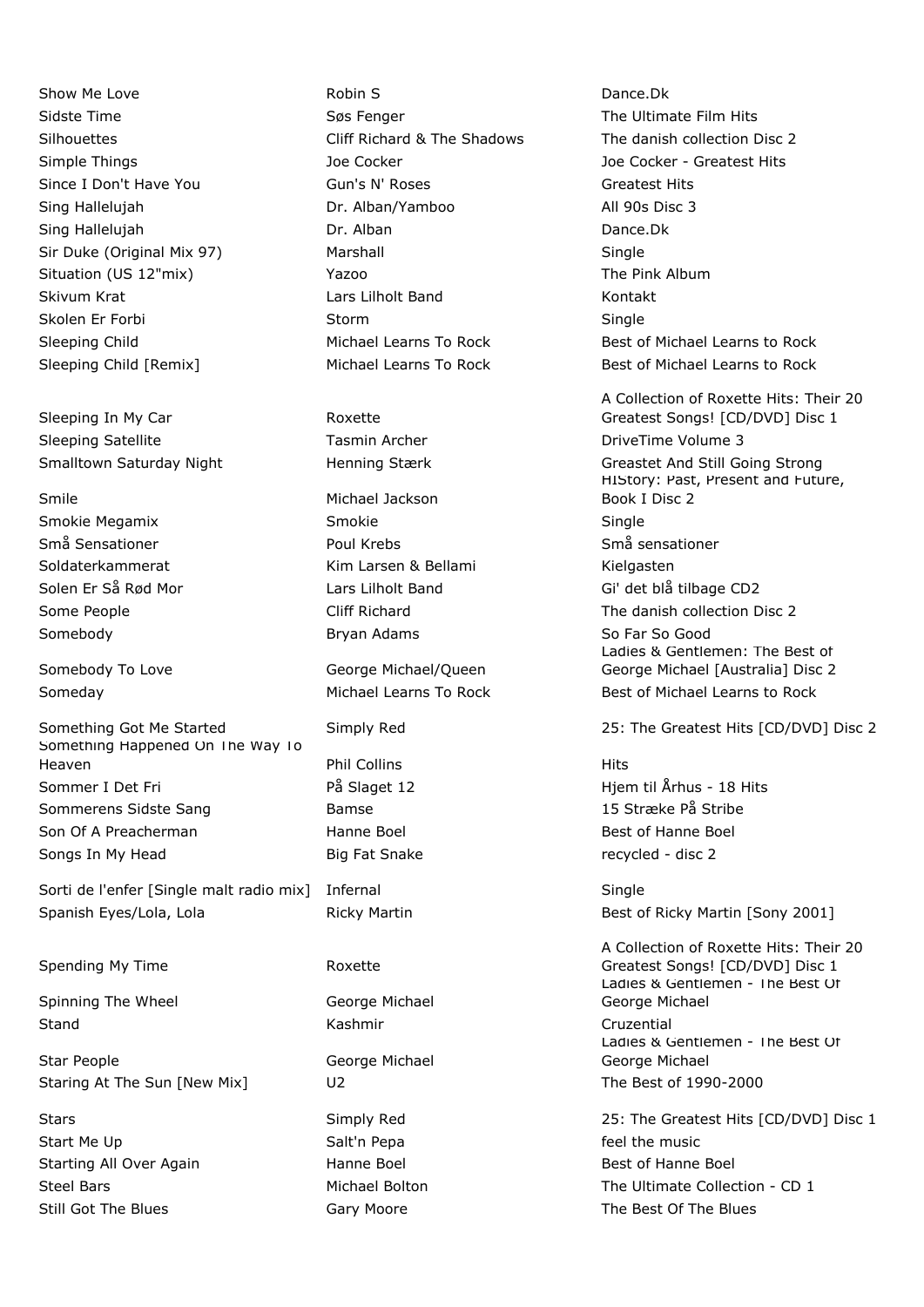Stop ! Björn Again **Example 2018** Björn Again **feel the music** Straight From The Heart **Bryan Adams** Bryan Adams So Far So Good Stupid Man Thomas Helmig Wanted Summer Of '69 Bryan Adams So Far So Good Superhero **Super Heroes** Daze **Daze Contract Super Heroes** Super Heroes

Swamp Thing The Grid The Grid Dance.Dk Sweet Child O' Mine Company Gun's N' Roses Child O' Mine Greatest Hits

Syd For Køge Kim Larsen Sådan Nogen Som Os Som Som Boul Krebs Som Som Som Sensationer Talk It Out **South Accord Boel** Hanne Boel **Best of Hanne Boel** Best of Hanne Boel

Tears In Heaven **Example 20** Eric Clapton Tennesee Waltz **Diskofil** Diskofil **Plagiat** Plagiat

That's Freedom That's Freedom and The Tomorrow John Farnham That's Freedom Full House The Actor **Michael Learns To Rock** det bedste af dansk musik

The Devil Made The Boogie **Stan Urban** Stan Single The Ketchup Song **Single Single Single** Las Ketchup Single Single

The Look **Roxette** 

The Most Beautiful Girl In The World Prince The Most Beautiful Girl in the Most Beautiful Girl in the The Power Snap!/Tom Novy All 90s Disc 3

The Rhythm Of The Night Corona **Corona** Corona All 90s Disc 2 The Shoop Shoop Song (It's In His Kiss) Cher Cher DriveTime Volume 3 The Show Must Go On **Concerned Con** Queen Construction Construction Greatest Hits, Vol. 2

The Sidewinder Sleeps Tonite **R.E.M.** The Unforgiven and Metallica Metallica and Metallica Metallica The Way To Your Heart(Extended) Soulsister Subsetted Area Conditional Hits The Wrong Reasons **Maggie Reilly/Smokie** Our Danish Collection Disc 1 There Is A Party **There Is A Party CONS CONS CONS CONS CONS CONS CONS CONS CONS CONS CONS CONS CONS CONS CONS CONS CONS CONS CONS CONS CONS CONS CONS CONS CONS CONS CON** There'll Be Sad Songs (To Make You

Cry) Billy Ocean Lovesongs Top 100 Disc 2

They Don't Care About Us Michael Jackson Think Twice **The Celine Dion** Celine Dion **Think Twice** Think Twice This Is How We Party **SOAP** SOAP Single

Strange Forgotten Beauty Michael Learns To Rock Best of Michael Learns to Rock Summer In The City **Summer In The City** Joe Cocker Joe Cocker - Greatest Hits

Sure Take That Greatest Hits (CD, Comp) at Discogs Greatest Hits (CD, Comp) at Discogs Kim Larsen's Greatest: Guld & Grønne Skove Ta' Kæresten I Hånden På Slaget 12 Hjem til Århus - 18 Hits

Clapton Chronicles: The Best of Eric Clapton [Australia Bonus Tracks] Tears On My Pillow Kylie Minogue Lovesongs Top 100 Disc 2

That Don't Impress Me Much Shania Twain Come On Over - International Version That's Why (You Go Away) Michael Learns To Rock Best of Michael Learns to Rock The Actor **Michael Learns To Rock** Best of Michael Learns to Rock

The Air That I Breathe Simply Red 25: The Greatest Hits [CD/DVD] Disc 1

A Collection of Roxette Hits: Their 20 Greatest Songs! [CD/DVD] Disc 1

The Razor's Edge **AC/DC** AC/DC AC/DC AC/DC AC/DC Live [Collector's Edition] Disc 1

In Time: The Best of R.E.M. 1988-2003 [CD & DVD] Disc 1

HIStory: Past, Present and Future, Book I Disc 2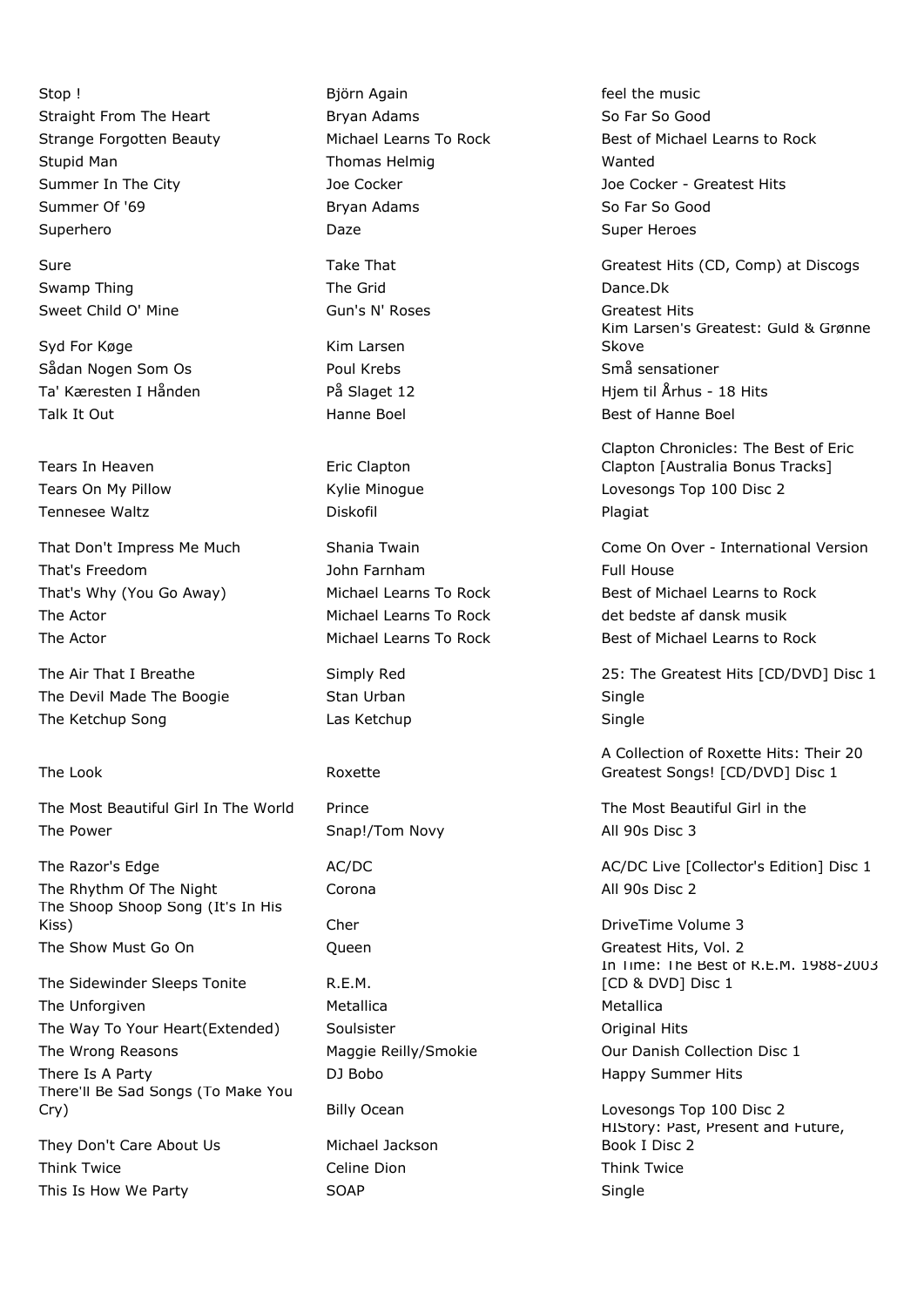Ticket To Peace Moonjam Moonjam's Greatest Time Love And Tenderness The Michael Bolton The Ultimate Collection - CD 1 Tines Sang The Sang Lars Lilholt Band Gi' det blå tilbage CD2 To Som Elsker Hinanden Kim Larsen Kim Larsen & Kjukken Tom Traubert's Blues [Waltzing The Definitive Rod Stewart The Definitive Rod Stewart

Too Funky George Michael Travelogue **Contract Contract Contract Contract Contract Contract Contract Contract Cruzential** Treat Me Right Thomas Helmig Wanted

True Confessions Sko/Torp

Vi Skal Nok Få Gjort En Mand Ud Af Dig Danser Med Drenge Danser Med Drenge Viva Las Vegas Company Call 22 Top Company Company Greatest Hits Voque **Madonna** Madonna The Immaculate Collection Volleborg Bamse 15 Stræke På Stribe

Vote 4 Dick Taid **Kashmir** Kashmir **Cruzential** Cruzential Walk Like An Egyptian **Bangles** Bangles **Super Hits** Super Hits Wannabe Spice Girls Spice Weather With You **Crowded House** MID price hits Crowded House Welcome (Into My World) Sound Of Seduction The Very Best of S.O.S

What Becomes Of The Broken Hearted Joe Cocker **Joe Cocker - Greatest Hits** Joe Cocker - Greatest Hits What Have We Got To Lose **Hanne Boel** Boel Best of Hanne Boel What Is Love **All 90s Disc 1** and Haddaway **All 90s Disc 1** Whatever Gets You Thru The Night Henning Stærk Greastet And Still Going Strong

What's the Frequency, Kenneth? R.E.M.

Wheels Sko/Torp When The Heartache Is Over Tina Turner All the Best Disc 1 When The Night Comes The Socker Joe Cocker Joe Cocker Joe Cocker - Greatest Hits

When You Walk in the Room Status Quo Whenever You're Ready **Big Fat Snake** Recycled Disc 1

**Two Princess Spin Doctors Spin Doctors** Single Ude På Noget På Slaget 12 Hjem til Århus - 18 Hits Un-Break My Heart **Toni Braxton** Single Under the bridge The Red Hot Chili Peppers single Upside Down **Cut'n Move Cuttin Move** Peace, love & harmony Var Det En Fejl? Danser Med Drenge Danser Med Drenge Verden Er I Farver Lis Sørensen Allerstorste Sange Disc 2 Vi Går Gennem Mørket **Danser Med Drenge** Så længe vi er her

When You Believe Whitney Houston/Mariah Carey When You Say Nothing At All **Ronan Keating 10 Years Of Hits** 10 Years Of Hits When You Walk in the Room Sanne Salomonsen Sanne The Hits

Thunderstruck **AC/DC** AC/DC AC/DC AC/DC AC/DC AC/DC Live [Collector's Edition] Disc 1 Ladies & Gentlemen - The Best Of George Michael Tro Kun På Det Bedste **På Slaget 12** Hjem til Århus - 18 Hits The very best of SKO/TORP, Glorious Days Disc 2 Turn Back Time **AQUA** AQUA Cartoon Heroes: Best of Aqua Unchain My Heart **Joe Cocker** Joe Cocker **Joe Cocker** Joe Cocker - Greatest Hits

Voodoo Cowboy [Infernal's Radio Mix] Infernal Voodoo Cowboy [CD/Vinyl Single]

In Time: The Best of R.E.M. 1988-2003 [CD & DVD] Disc 1 The very best of Sko/Torp glorius Days Disc 3 Whitney Houston The Ultimate Collection Whatever You Want: The Best of Status Quo Disc 2